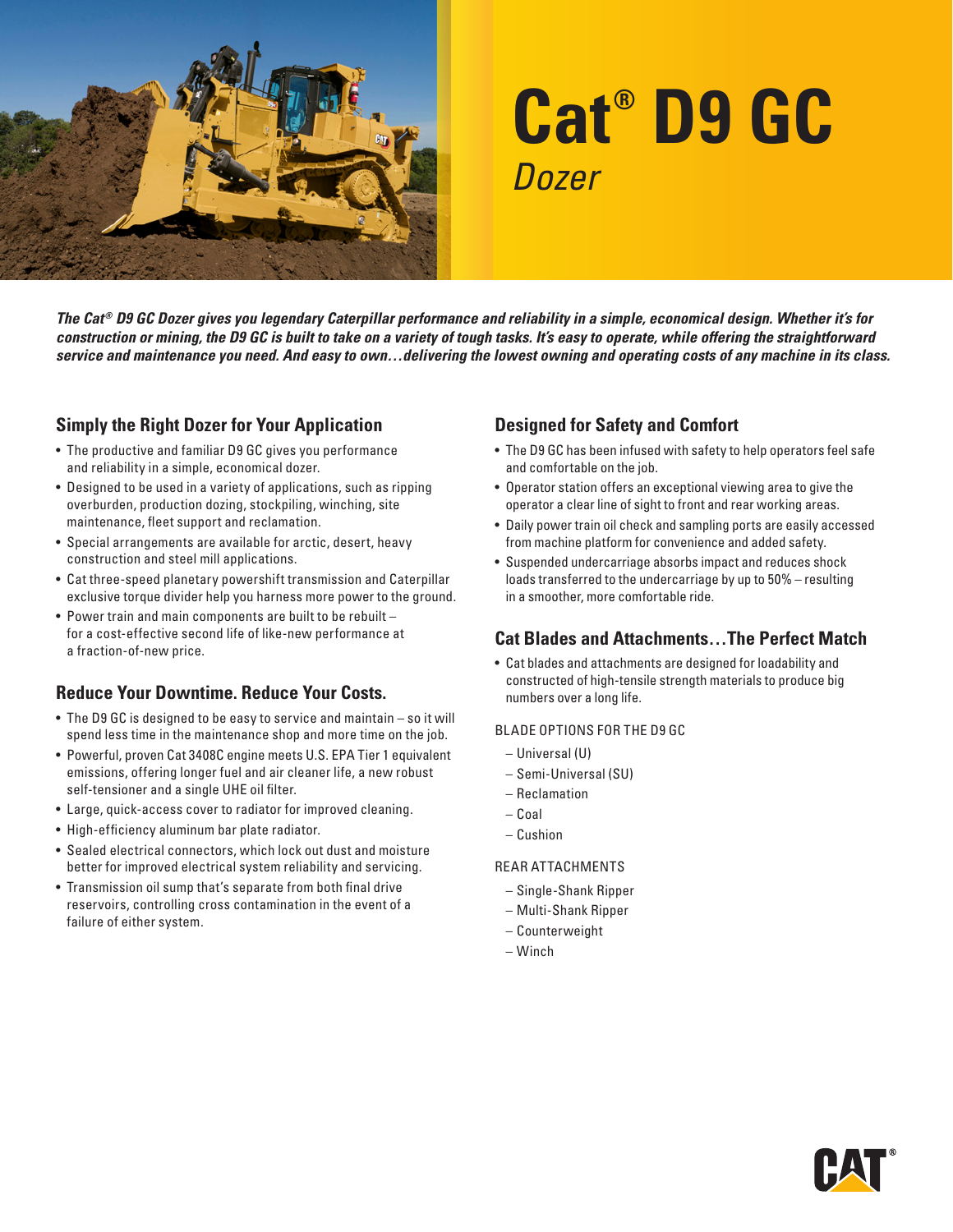# **Standard and Optional Equipment**

Standard and optional equipment may vary. Consult your Cat dealer for details.

|                                                                            | <b>Standard</b> | <b>Optional</b> |                                                                    | <b>Standard</b> | <b>Optio</b> |
|----------------------------------------------------------------------------|-----------------|-----------------|--------------------------------------------------------------------|-----------------|--------------|
| <b>OPERATOR ENVIRONMENT</b>                                                |                 |                 | <b>POWER TRAIN (continued)</b>                                     |                 |              |
| ROPS/FOPS, Sound-Suppressed Cab                                            | ✓               |                 | Precleaner - Strata™ Cap Dust Ejector                              | $\checkmark$    |              |
| ROPS/FOPS, Canopy Only                                                     |                 | $\checkmark$    | Precleaner - Turbine                                               |                 | ✓            |
| Decelerator and Governor Control                                           | $\checkmark$    |                 | Precleaner - Turbine with Screen                                   |                 | ✓            |
| <b>Hydraulic Control Lever Restraints</b>                                  | ✓               |                 | <b>Thermal Shields</b>                                             | $\checkmark$    |              |
| Visibility - Rearview Mirrors                                              | ✓               |                 | <b>Engine Oil Prelubrication System</b>                            |                 | ✓            |
| <b>Monitoring System</b>                                                   | ✓               |                 | Starting Aid - Automatic Ether                                     |                 | ✓            |
| Cab Access - Blade Pusharm Steps<br>and Grab Handle                        | ✓               |                 | <b>Fuel Heater</b><br>Fuel Priming Pump - Manual                   | $\checkmark$    | ✓            |
| Air Conditioner and Heater                                                 | ✓               |                 | <b>Fuel Water Separator</b>                                        | ✓               |              |
| Air Conditioner - Fender-Mounted<br>Condenser                              |                 | ✓               | Final Drives, Three-Planet Double<br><b>Reduction Planetary</b>    | ✓               |              |
| <b>Heater Only</b>                                                         |                 | $\checkmark$    | Final Drive Seal - Guarded                                         |                 | ✓            |
| Seatbelt, 76 mm (3 in) Retractable                                         | $\checkmark$    |                 | Final Drive Seal - Steel Mill                                      |                 | ✓            |
| Seat - Vinyl with Mechanical Suspension                                    |                 | $\checkmark$    | Final Drive Seal - Cold Weather                                    |                 | ✓            |
| Seat - Cloth with Mechanical Suspension                                    | ✓               |                 | <b>FLUIDS</b>                                                      |                 |              |
| Seat - Cloth with Air Suspension                                           |                 | ✓               | Coolant - Extended Life, Standard                                  | ✓               |              |
| <b>Rear Window Screen</b>                                                  |                 | ✓               | $(-37° C/-25° F)$                                                  |                 |              |
| Window Wipers with Wash-<br>Low, High, Intermittent                        | ✓               |                 | Coolant - Extended Life, Arctic<br>$(-51^{\circ} C/-60^{\circ} F)$ |                 | ✓            |
| Cab Glass - Single-Pane with                                               | ✓               |                 | <b>High Ambient Lubrication Package</b>                            |                 | ✓            |
| Slider Window                                                              |                 |                 | <b>Arctic Lubrication Package</b>                                  |                 | ✓            |
| Cab Glass - Dual-Pane Laminated                                            |                 | ✓               | <b>Steel Mill Lubrication Package</b>                              |                 | ✓            |
| Cab - Steel Mill - Single-Pane Glass<br>with Defroster Fans                |                 | ✓               | <b>UNDERCARRIAGE</b>                                               |                 |              |
|                                                                            |                 |                 | Undercarriage Arrangement - Abrasion                               |                 |              |
| <b>POWER TRAIN</b><br>Cat <sup>®</sup> 3408C Engine - Equivalent to Tier 1 | ✓               |                 | Undercarriage Arrangement-<br><b>Cold Weather</b>                  |                 |              |
| <b>Clutch Brake with Combined Steering</b>                                 | ✓               |                 | Undercarriage Arrangement - Steel Mill                             |                 |              |
| and Brake Control Levers                                                   |                 |                 | <b>Rubber Idler Guards</b>                                         |                 |              |
| Air-to-Air Aftercooler                                                     | ✓               |                 | Suspension-Type Undercarriage                                      | $\checkmark$    |              |
| Air Filters - With In-Cab Service Indicator                                | $\checkmark$    |                 | <b>Track Guide</b>                                                 | ✓               |              |
| Radiator - High-Performance Aluminum<br><b>Bar Plate</b>                   | ✓               |                 | <b>Two-Piece Master Link</b>                                       | $\checkmark$    |              |
| <b>Radiator Core Protector Grid</b>                                        |                 | $\checkmark$    | Lifetime-Lubricated Rollers and Idlers                             | $\checkmark$    |              |
| <b>Hydraulic Engine Cooling Fan</b>                                        | $\checkmark$    |                 | <b>Hydraulic Track Adjusters</b>                                   | $\checkmark$    |              |
| Hydraulic Engine Cooling Fan-                                              |                 | ✓               | Equalizer Bar - Greased End Pin Bearings                           | $\checkmark$    |              |
| <b>Push-Button Reversing</b>                                               |                 |                 | Track Links - Heavy-Duty XL - DuraLink™                            |                 | ✓            |
| Abrasion-Resistant Cooling Fan                                             |                 | ✓               | Track Shoe - Anti-Packing Round Hole                               |                 | ✓            |
| Powershift Transmission - Three-Speed                                      | ✓               |                 | <b>Carrier Roller</b>                                              |                 | ✓            |

Powershift Iransmission – Three-Speed

*(continued on next page)*

Carrier Roller – Cold Weather

**Standard Optional**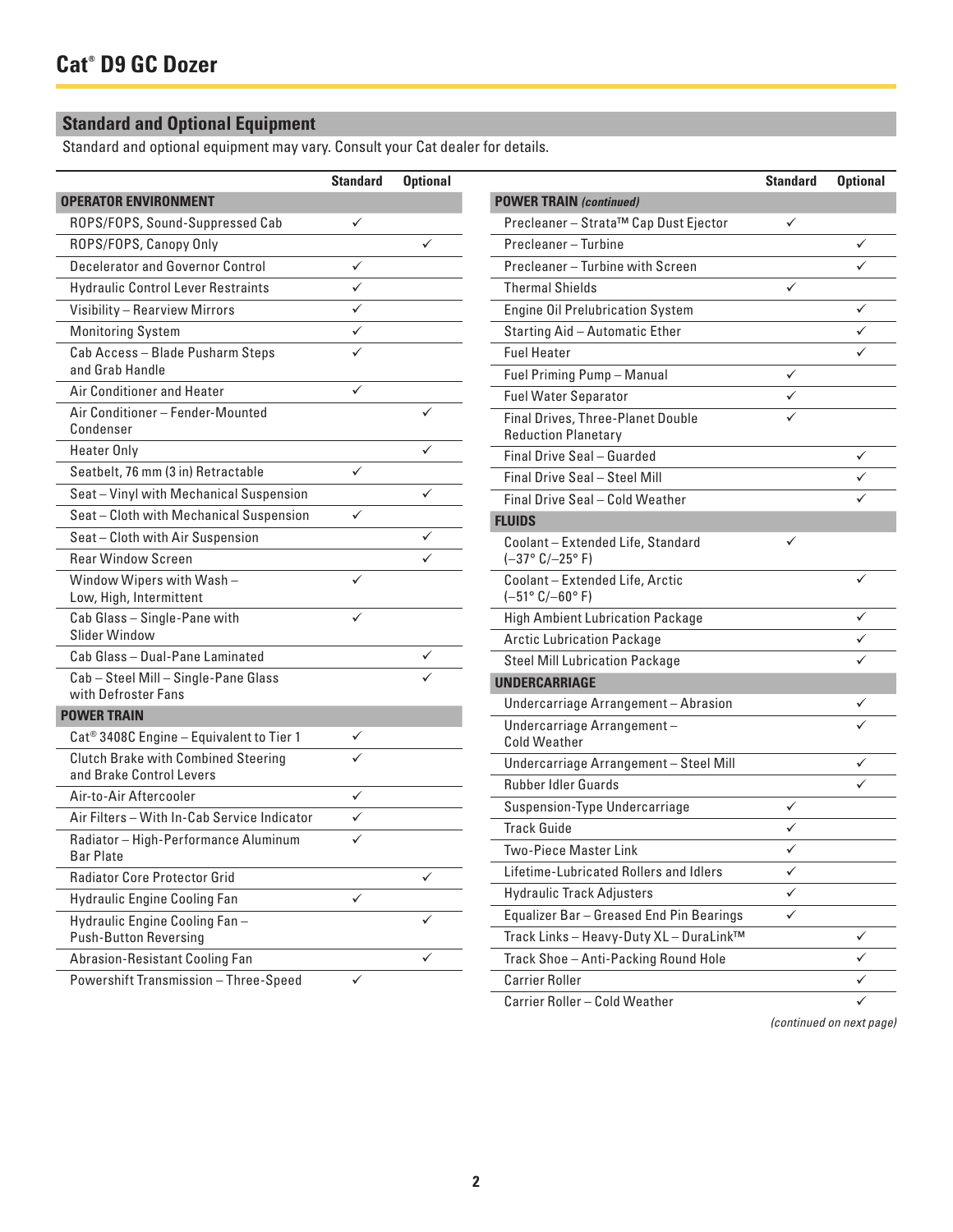# **Standard and Optional Equipment** *(continued)*

Standard and optional equipment may vary. Consult your Cat dealer for details.

|                                                                 | <b>Standard</b> | <b>Optional</b> |
|-----------------------------------------------------------------|-----------------|-----------------|
| <b>HYDRAULICS</b>                                               |                 |                 |
| <b>Ripper Pin Puller</b>                                        |                 | ✓               |
| <b>Guarded Tilt Cylinder Lines</b>                              |                 |                 |
| <b>Ripper Pin Puller</b>                                        |                 |                 |
| Dozer Blade, Dual Tilt                                          |                 |                 |
| <b>Quick Drop</b>                                               | ✓               |                 |
| Load-Sensing, Dozer Lift and Tilt                               |                 |                 |
| Load-Sensing, Ripper Lift and Pitch                             |                 |                 |
| <b>ELECTRICAL</b>                                               |                 |                 |
| Alternator, 65-Amp                                              | ✓               |                 |
| Alternator - 95-Amp                                             |                 | ✓               |
| Batteries $-2 \times 4$ , 200-Amp Hour, 12V                     | ✓               |                 |
| Batteries $-4 \times 200$ , 200-Amp Hour, 12V                   |                 |                 |
| 12V, 15-Amp Converter                                           | ✓               |                 |
| 12V, 20-Amp Converter                                           |                 | ✓               |
| <b>Battery Isolation</b>                                        | ✓               |                 |
| Backup Alarm                                                    |                 |                 |
| Lights-Halogen-6 Positions                                      | ✓               |                 |
| Lights-Halogen-10 Positions                                     |                 | ✓               |
| Lights $-$ LED $-$ 10 Positions                                 |                 |                 |
| Light-Warning Strobe                                            |                 |                 |
| Product Link™, Cellular                                         |                 |                 |
| Product Link, Dual Mode                                         |                 |                 |
| (Cellular + Satellite)                                          |                 |                 |
| <b>SERVICE AND MAINTENANCE</b>                                  |                 |                 |
| Ecology Fluid Drains - All Compartments                         | ✓               |                 |
| <b>Hinged Bottom Guards</b>                                     |                 |                 |
| High-Speed Oil Change - Engine and<br>Transmission              |                 |                 |
| Ground-Level Fast Fuel Fill                                     |                 |                 |
| S.O.S <sup>SM</sup> Fluid Sampling Ports                        | ✓               |                 |
| CapSure™ Hammerless Ripper Tip<br>and Shank Protectors          | ✓               |                 |
| Anchorage Points (2)                                            |                 |                 |
| Hinged Quick-Access Door on Right-Side<br><b>Radiator Guard</b> |                 |                 |
| Step Group, Dual Platform on Both Sides<br>of Radiator Guard    |                 |                 |
| Vandalism Protection - 8 Caplocks                               | ✓               |                 |

|                                                                              | <b>Standard</b> | <b>Optional</b> |
|------------------------------------------------------------------------------|-----------------|-----------------|
| <b>REAR ATTACHMENT</b>                                                       |                 |                 |
| Ripper - Single Shank                                                        |                 |                 |
| Ripper - Single Shank (with pin puller)                                      |                 |                 |
| Ripper-Single-Shank Deep                                                     |                 |                 |
| Ripper - Multi Shank (three shank)                                           |                 |                 |
| Ripper - Multi Shank (steel mill)                                            |                 | ✓               |
| Counterweight                                                                |                 | ✓               |
| Winch                                                                        |                 | ✓               |
| Drawhar                                                                      |                 |                 |
| <b>Ripper Ready</b>                                                          |                 |                 |
| <b>BLADES</b>                                                                |                 |                 |
| Semi-Universal (13.6 m <sup>3</sup> /17.8 yd <sup>3</sup> )                  |                 | ✓               |
| Semi-Universal Abrasion (13.6 m <sup>3</sup> /17.8 yd <sup>3</sup> )         |                 |                 |
| Universal (16.6 m <sup>3</sup> /21.7 yd <sup>3</sup> )                       |                 |                 |
| Universal Abrasion (16.6 m <sup>3</sup> /21.7 yd <sup>3</sup> )              |                 |                 |
| Semi-Universal Push Plate (13.6 m <sup>3</sup> /17.8 yd <sup>3</sup> )       |                 |                 |
| Coal (36.8 m <sup>3</sup> /48.2 yd <sup>3</sup> )                            |                 |                 |
| . Some blades only available through Cat Work Tools.                         |                 |                 |
| . SU Abrasion and U Abrasion are available with black paint<br>on back side. |                 |                 |
| <b>GUARDS</b>                                                                |                 |                 |
| Guarding - Fuel and Hydraulic Tank                                           |                 |                 |
| Bottom Guard - Full Set                                                      |                 |                 |
| Bottom Guard - Full Set, Sealed                                              |                 |                 |
| Bottom Guard - Partial Set                                                   |                 |                 |
| Bottom Guard - Full Set, Front<br>Counterweight                              |                 |                 |
| Guarding - Tilt Cylinder lines                                               |                 |                 |
| <b>SPECIAL ARRANGEMENTS</b>                                                  |                 |                 |
| Desert                                                                       |                 |                 |
| <b>Steel Mill</b>                                                            |                 |                 |
| Arctic                                                                       |                 |                 |
| Corrosion Resistant - Paint and<br><b>Electrical Connector Protection</b>    |                 |                 |